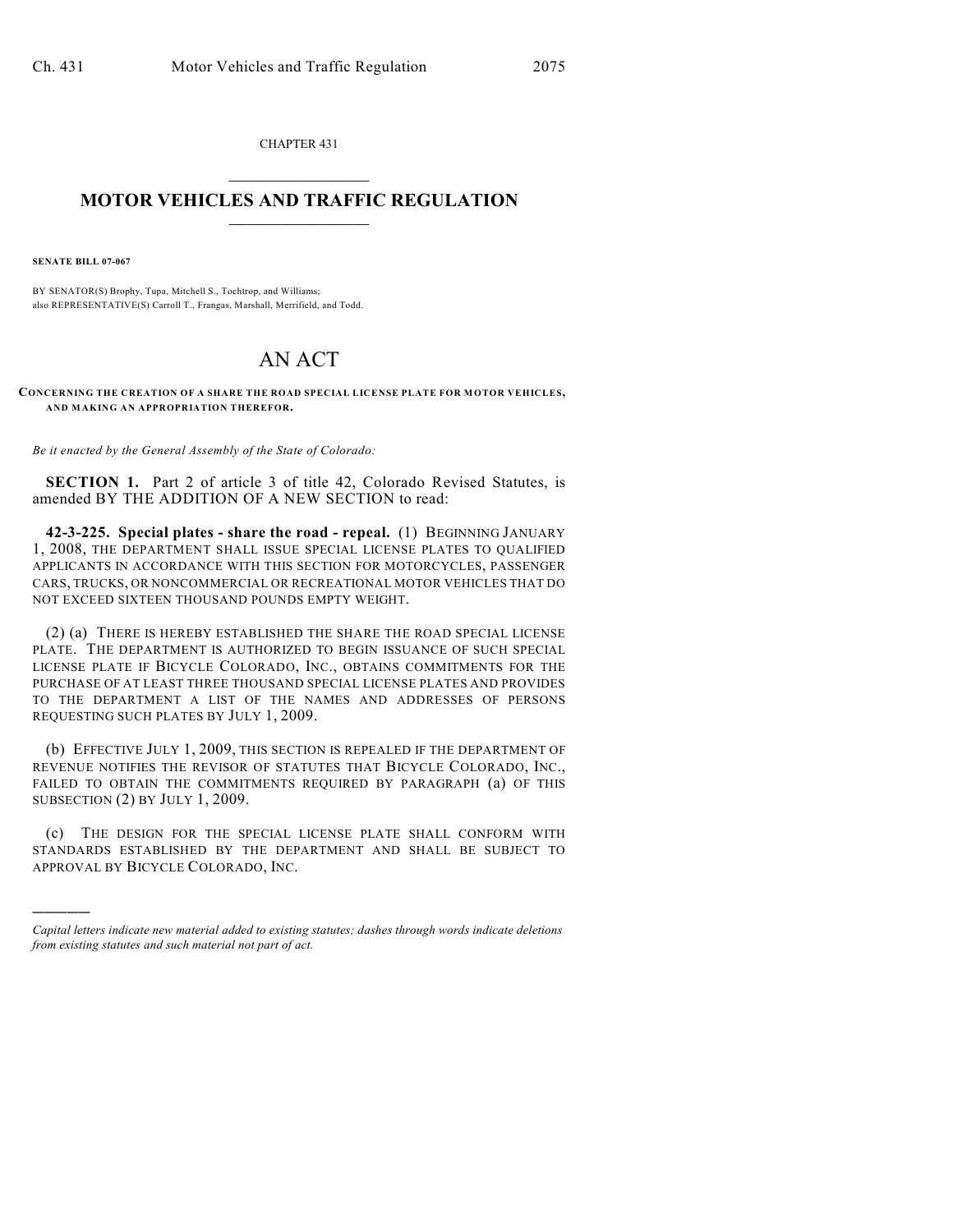(3) (a) A PERSON MAY APPLY FOR A SHARE THE ROAD SPECIAL LICENSE PLATE IF THE PERSON PAYS THE TAXES AND FEES REQUIRED UNDER THIS SECTION AND PROVIDES TO THE DEPARTMENT OR AN AUTHORIZED AGENT A CERTIFICATE, ISSUED BY BICYCLE COLORADO, INC., OR A SUCCESSOR ORGANIZATION, CONFIRMING THAT SUCH PERSON MEETS THE QUALIFICATIONS FOR THE LICENSE PLATE ESTABLISHED PURSUANT TO THIS SECTION.

(b) BICYCLE COLORADO, INC., OR A SUCCESSOR ORGANIZATION MAY ESTABLISH A SPECIFIC LEVEL OF CONTRIBUTION TO A SHARE THE ROAD EDUCATION FUND THAT QUALIFIES A PERSON TO OBTAIN SPECIAL LICENSE PLATES UNDER THIS SECTION. SUCH FUND SHALL BE USED TO FUND PROGRAMS, ACTIVITIES, AND EVENTS THAT EDUCATE BICYCLISTS, MOTORISTS, LAW ENFORCEMENT, AND TRANSPORTATION OFFICIALS ON THE RIGHTS AND RESPONSIBILITIES OF BICYCLING, SAFELY SHARING THE ROAD, AND REDUCING BICYCLE CRASHES.

(c) BICYCLE COLORADO,INC., OR ITS SUCCESSOR ORGANIZATION SHALL FILE WITH THE DEPARTMENT AN ANNUAL STATEMENT VERIFYING THAT IT IS A NONPROFIT ORGANIZATION.

(4) THE AMOUNT OF THE TAXES AND FEES FOR SPECIAL LICENSE PLATES UNDER THIS SECTION IS THE SAME AS THE AMOUNT OF THE TAXES AND FEES SPECIFIED FOR REGULAR MOTOR VEHICLE LICENSE PLATES; EXCEPT THAT THE DEPARTMENT SHALL COLLECT A ONE-TIME FEE OF TWENTY-FIVE DOLLARS FOR ISSUANCE OR REPLACEMENT OF EACH SUCH LICENSE PLATE. THE DEPARTMENT SHALL TRANSMIT THE ADDITIONAL ONE-TIME FEE TO THE STATE TREASURER, WHO SHALL CREDIT THE SAME TO THE HIGHWAY USERS TAX FUND CREATED IN SECTION 43-4-201, C.R.S.

(5) AN APPLICANT MAY APPLY FOR PERSONALIZED SHARE THE ROAD LICENSE PLATES. UPON PAYMENT OF THE ADDITIONAL FEE REQUIRED BY SECTION 42-3-211 (6) (a) FOR PERSONALIZED LICENSE PLATES, THE DEPARTMENT MAY ISSUE SUCH PLATES IF THE APPLICANT COMPLIES WITH SECTION 42-3-211. IF AN APPLICANT HAS EXISTING PERSONALIZED LICENSE PLATES FOR A MOTOR VEHICLE, THE APPLICANT MAY TRANSFER THE COMBINATION OF LETTERS OR NUMBERS TO A NEW SET OF SHARE THE ROAD LICENSE PLATES FOR THE VEHICLE UPON PAYING THE FEE IMPOSED BY SECTION 42-3-211 (6) AND UPON TURNING IN SUCH EXISTING PLATES TO THE DEPARTMENT. A PERSON WHO HAS OBTAINED PERSONALIZED SHARE THE ROAD LICENSE PLATES UNDER THIS SUBSECTION (5) SHALL PAY THE ANNUAL FEE IMPOSED BY SECTION 42-3-211 (6) (b) FOR RENEWAL OF SUCH PERSONALIZED PLATES. THE FEES UNDER THIS SUBSECTION (5) ARE IN ADDITION TO ALL OTHER TAXES AND FEES IMPOSED FOR SHARE THE ROAD LICENSE PLATES.

**SECTION 2.** 42-3-301 (2) (a) (II), Colorado Revised Statutes, as it will become effective July 1, 2007, is amended to read:

**42-3-301. License plate cash fund - license plate fees.** (2) (a) The fees imposed pursuant to subsection (1) of this section shall be set in an amount necessary to recover only the costs of the production and distribution of any license plates, decals, or validating tabs issued pursuant to this article and shall be:

(II) Two dollars and fifty-four cents per special license plate issued pursuant to